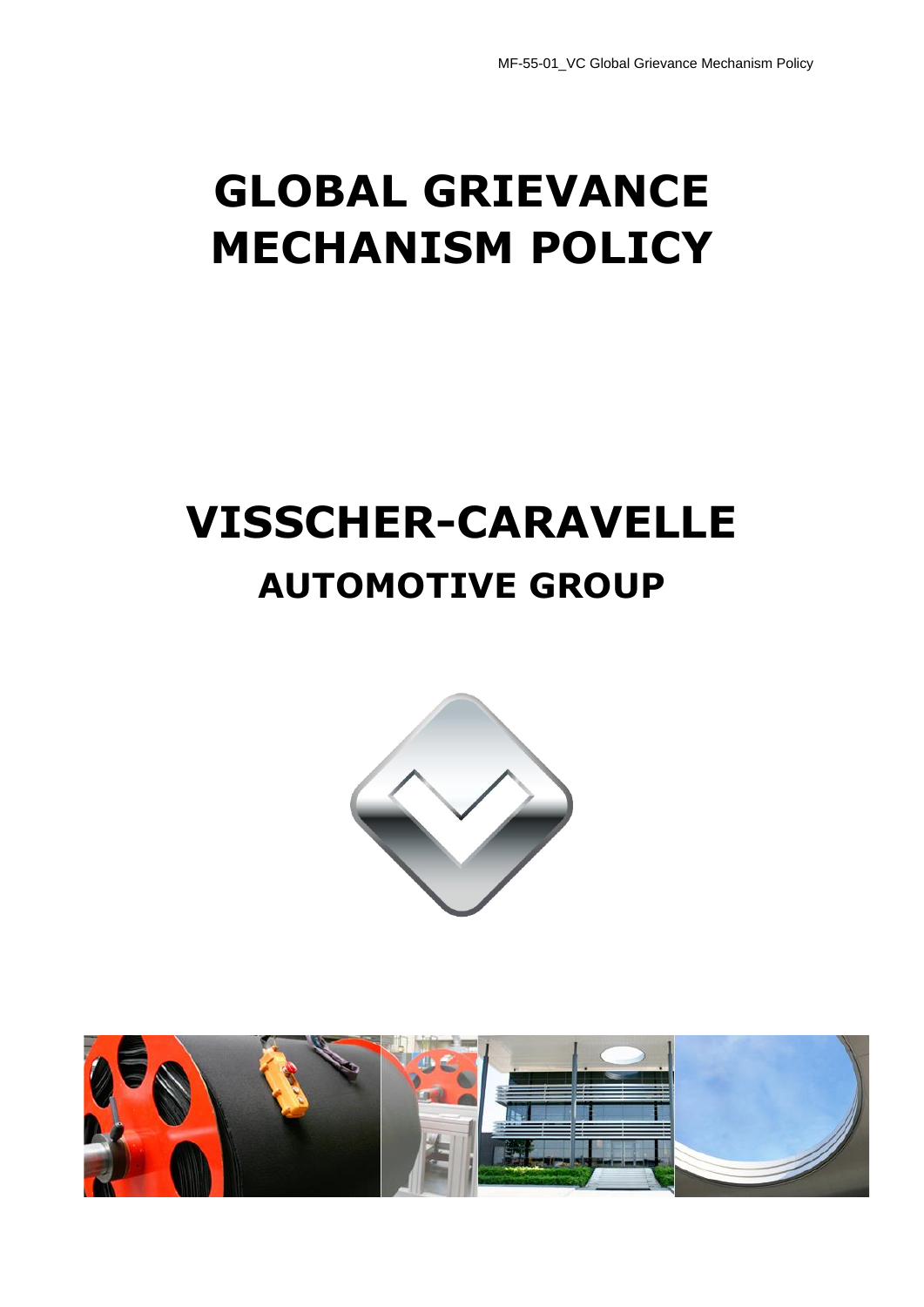## **Visscher-Caravelle Automotive Group**

The scope of this policy are the following companies of the VC Automotive Group:

| Visscher-Caravelle B.V.                                  | <b>Netherlands</b>         | Head office           |
|----------------------------------------------------------|----------------------------|-----------------------|
| Van Dalfsen Beheer B.V.                                  | <b>Netherlands</b>         | Administration office |
| Visscher-Caravelle Poland Sp. z o.o.                     | Poland                     | Production plant      |
| Vicim Poland Sp. z o.o.                                  | Poland                     | Production plant      |
| Vanprotech Sp. z o.o.                                    | Poland                     | Production plant      |
| Union General de Fabricants Pour Le Sud, Lda.            | Portugal                   | Production plant      |
| Visscher-Caravelle S.A. de C.V.                          | Mexico                     | Production plant      |
| Visscher-Caravelle Coatings                              | Mexico                     | Production plant      |
| Visscher-Caravelle Yimeng Automotive (Liaoyang) Co. Ltd. | China                      | Production plant      |
| Visscher-Caravelle N.A. Inc.                             | North America Sales office |                       |
| Visscher-Caravelle Australia Pty Ltd.                    | Australia                  | Sales office          |

**Release date: 16-08-2016 Revision date: 04-2022 Author: G. Merkus Approved by: T. van Dijk**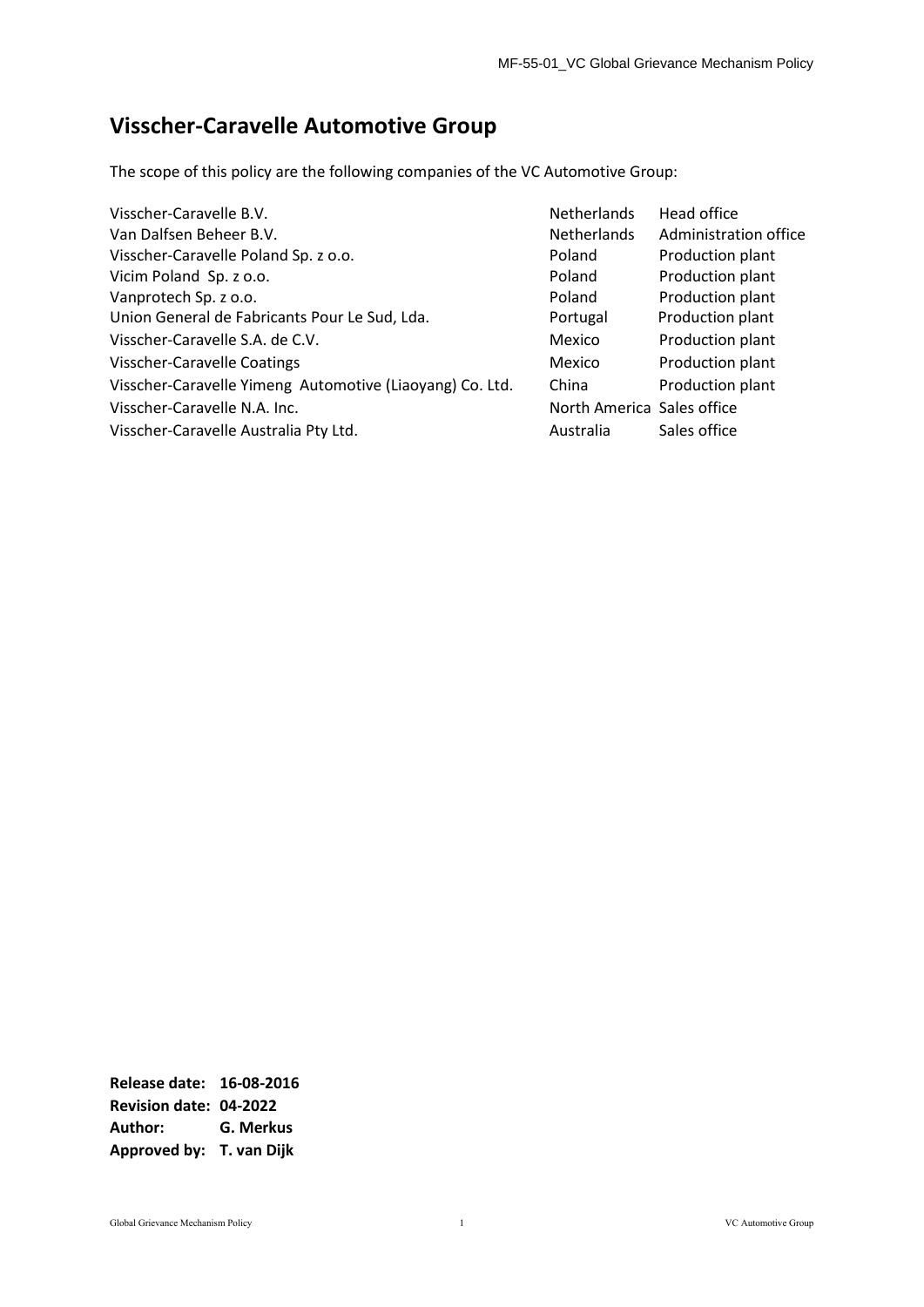## **The company and its values**

Visscher-Caravelle defined three important organizational values. The company sees these values as a guideline for every employee of the company worldwide, regardless of function or position. To make the values more recognizable they are clarified in some sentences. The company expects from all our employees to act according to these values.

#### *I am honest*

- I am open and transparent, without damaging the interests of the company
- I refuse to accept or initiate any form of dishonesty
- I behave in accordance with current code of conduct

#### *I perform*

- I understand my profession and realize sustainable results with a professional attitude
- I take the responsibility that comes with the freedom I get
- I strive for joint results and success

#### *I serve*

- I know, respect and appreciate my stakeholders
- I create long-lasting connecting relationships with my stakeholders
- I take my stakeholders interests into account (think win-win)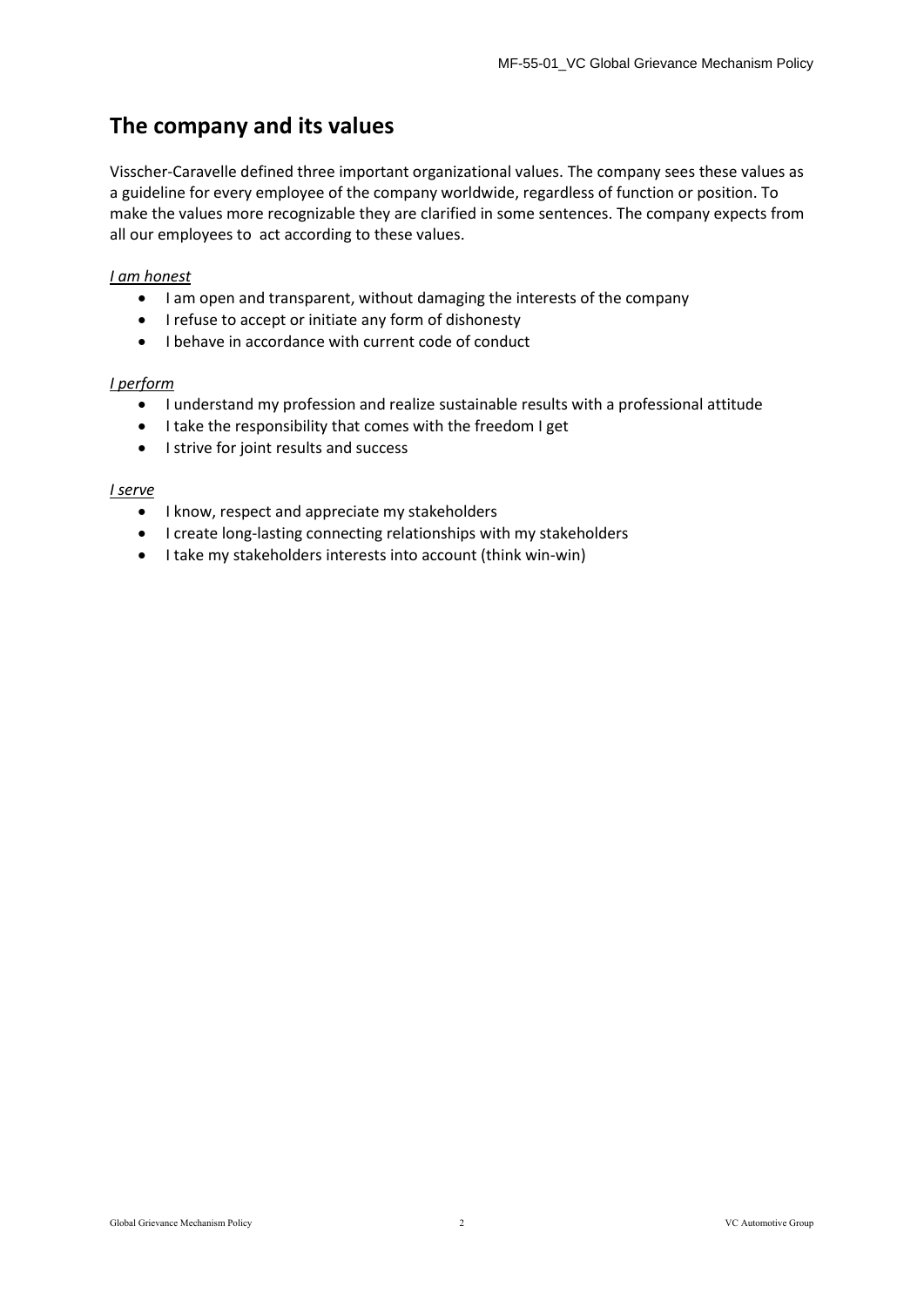## **Introduction**

Visscher-Caravelle is an organization who is doing business worldwide. All around the world people are working for Visscher-Caravelle in different areas. People are hired to work in the sales force, or into administration. Other people are hired to work in one of our production plants. There are people on board level, there are specialists, engineers and agents, there is a lot of diversity in the company.

For the company it is important to have one thing in common: doing your job and doing business in the right way (see Global Code of Conduct). The company truly believes in an honest way of cooperation and relationship with all our employees and stakeholders in its broadest sense. This is also the reason that the company set up this grievance mechanism policy. For the company it is important that employees (internal) or other stakeholders (external) have to possibility to report any form of grievance.

The purpose of this policy is to formalize the management of grievances from the company's employees and stakeholders. The grievance process, outlined in this policy, provides an guideline to voice the concerns of employees of stakeholders and gives transparency on how grievances will be managed by the company.

Due to the fact that the company is an international company, the company has to deal with different cultures and languages. The company strives to receive a grievance in the English language, but not every employee or stakeholder is able to speak or write in English language. Therefor it is also possible to address the grievance on papier (via email) in native language. The Company Confidant will take care of the translation by using a translation program or an independent translator.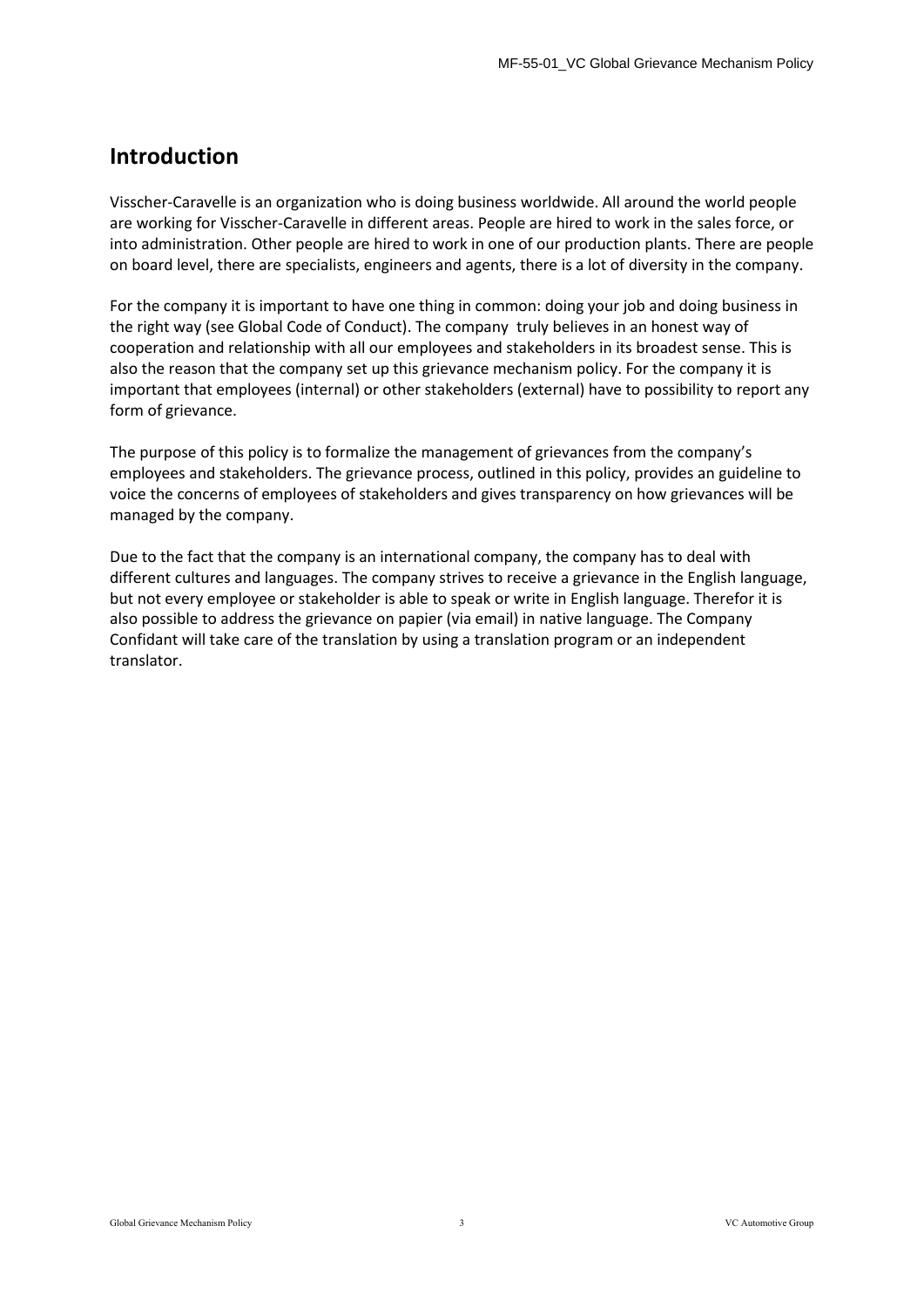## **Index**

### **1. Definitions**

- 1.1 Grievance
- 1.2 Employees
- 1.3 Stakeholder
- 1.4 Company Confidant

### **2. Grievance reporting**

- **3. Grievance mechanism process**
- **4. Reporting**
- **5. Storing of grievance**
- **Appendix I Grievance Form**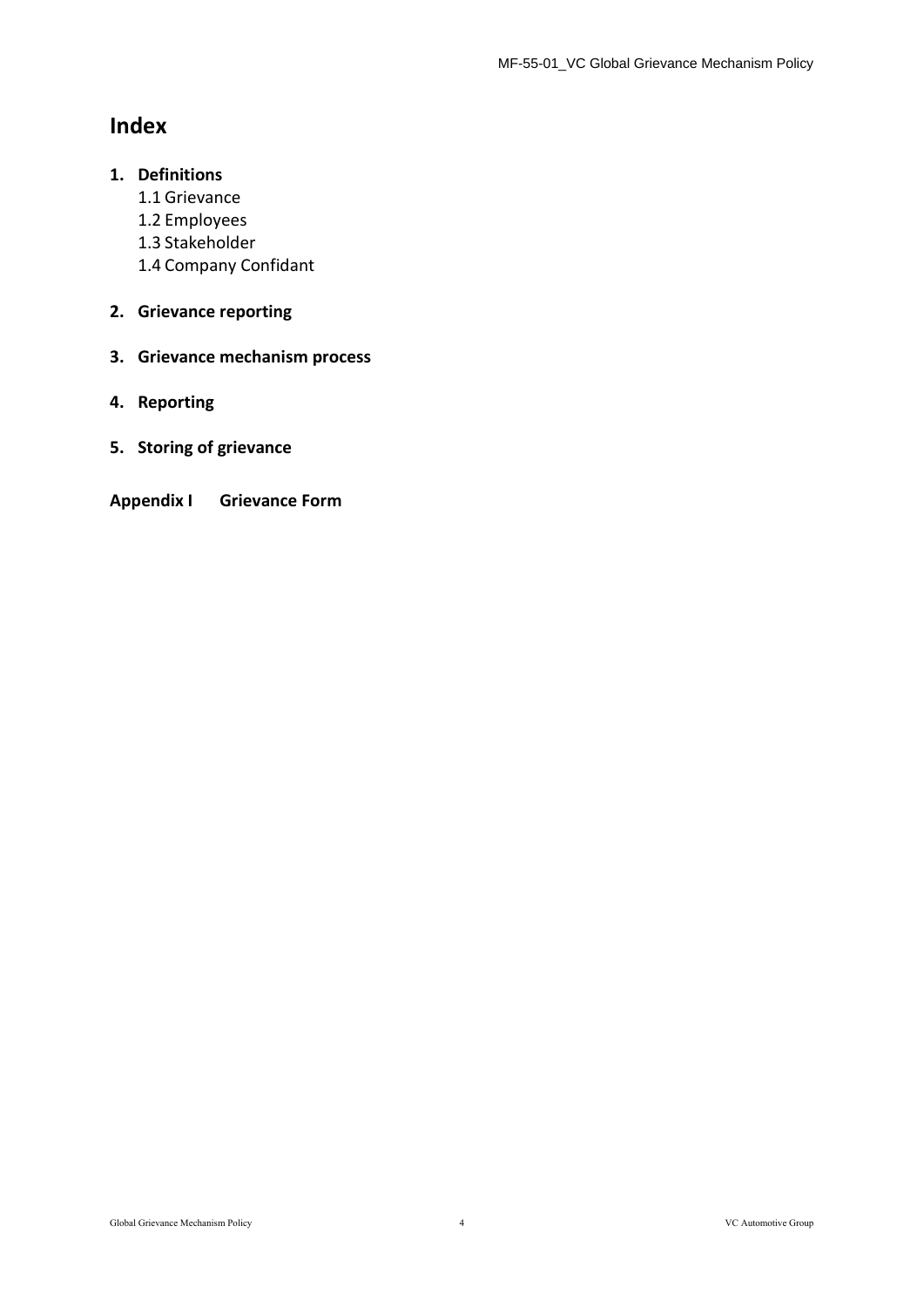## **1. Definitions**

#### **1.1 Grievance**

In this policy the following definitions shall apply: concerns, abuses, breaches of applicable rules, regulations and law, criminal act, imminent risk of - public health, safety of persons, environment, imminent of the company's Global Code of Conduct or local company policies. Or any other form of injustice or irregular behavior.

The company defined three levels of severity:

Level **C**: impact is less, no harm for people or organization. Problem has to be solved. Level **B**: impact is average, problem will have impact for people or organization or environment. Action is needed.

Level **A**: impact is high, problem will have huge impact for people, organization, environment or stakeholders. Problem must be solved immediately.

#### **1.2 Employees**

With the word employee are not only all the employees mentioned of the company, but also board members, team leaders, supervisors, account managers, agents and all others who represent the company.

#### **1.3 Stakeholders**

With the word stakeholders are mentioned individuals or groups outside the company who are not directly contracted by the company but they are affected is some way from the decisions of the company, such as customers, suppliers, community and the government.

#### **1.4 Company Confidant**

The one who officially is assigned by the board of the company to act in a way of being complete confidential and neutral.

## **2. Grievance reporting**

This policy is located on the company's website. The policy is also known by each HR department of the company and it is connected to the Global Code of Conduct.

- Employees or stakeholders can share their grievance face to face or send an email to the company confidant.
- Employees or stakeholders can send their grievances to: [i.rook@visscher-caravelle.nl.](mailto:i.rook@visscher-caravelle.nl)
- Employees or stakeholders can complete a grievance form located on the company website:<http://www.visscher-caravelle.nl/>
- Employees or stakeholders can voice their grievance to any manager of the company who will then escalate towards the company's confidant.
- In case the grievance is related to the company's confidant, employees or stakeholders can call, or write to the Board of the company: 0031 383855015 (head office) or email: [secretariaat@visscher-caravelle.nl](mailto:secretariaat@visscher-caravelle.nl)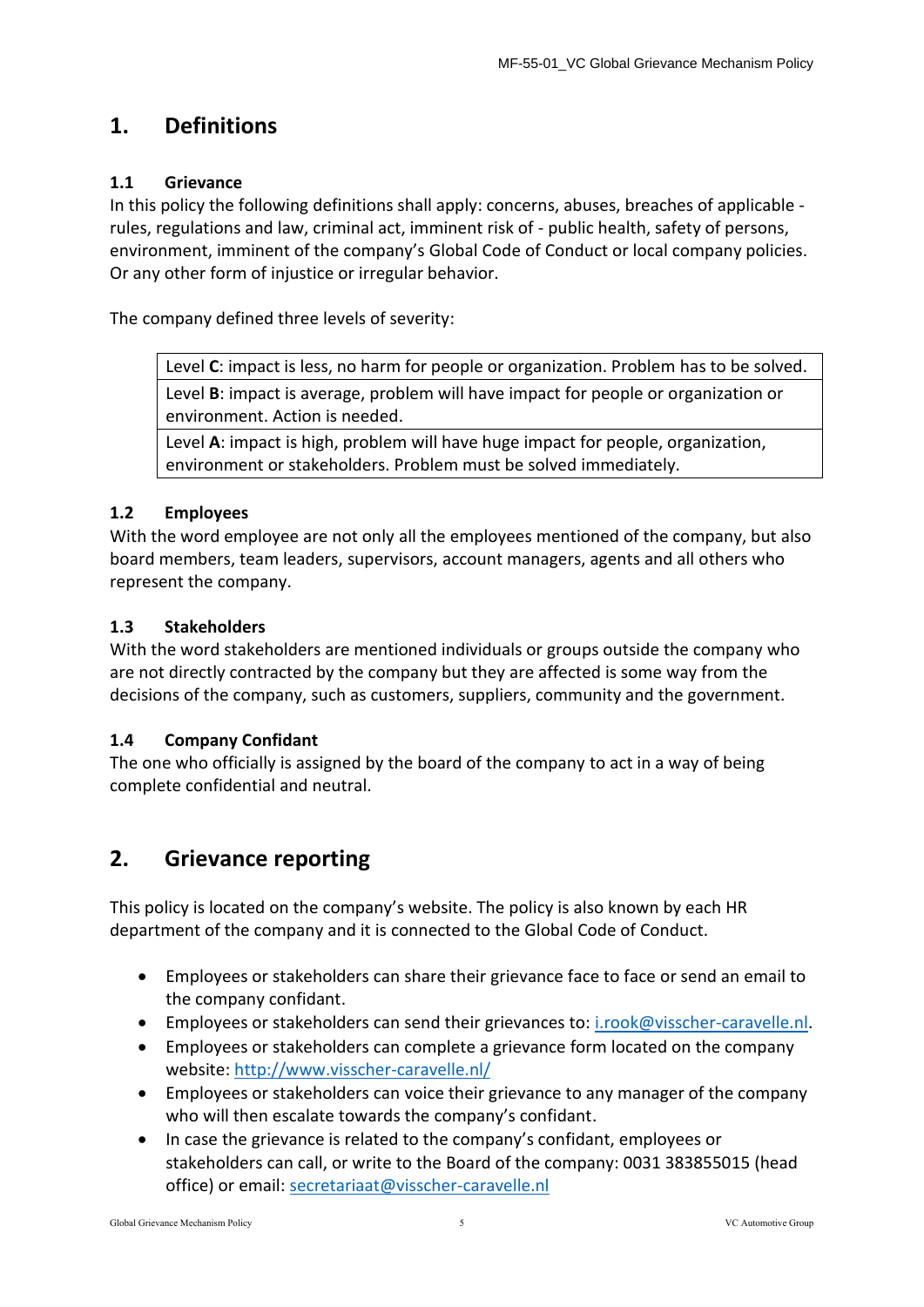| <b>Step</b>              | <b>Description</b>                                                                                                                                                                                                                                                                                                                                     |
|--------------------------|--------------------------------------------------------------------------------------------------------------------------------------------------------------------------------------------------------------------------------------------------------------------------------------------------------------------------------------------------------|
| <b>Recieve Grievance</b> | The Company Confidant receives the grievance face to face, via phone or<br>email from the reporter and will send the reporter a confirmation message of<br>the report within 3 workdays.                                                                                                                                                               |
|                          |                                                                                                                                                                                                                                                                                                                                                        |
| <b>Record</b>            | The Company Confidant will record all formal grievances in the Grievance<br>register.                                                                                                                                                                                                                                                                  |
|                          |                                                                                                                                                                                                                                                                                                                                                        |
| <b>Screen</b>            | The Company Confidant will screen the grievance depending on the level of<br>severity in order to determine how the grievance will be approached.                                                                                                                                                                                                      |
|                          |                                                                                                                                                                                                                                                                                                                                                        |
| <b>Acknowledge</b>       | The Company Confidant will inform the reporter on how the process will<br>continue. Appointments will be made about the way of communication.                                                                                                                                                                                                          |
|                          |                                                                                                                                                                                                                                                                                                                                                        |
| Investigate              | The Company Confidant is responsible for investigating the grievance.<br>Information gathered during the investigation will be analysed and will assist<br>in determining how the grievance is handled and what steps need to be taken<br>in order to resolve the grievance. The reporter will receive an assessment of<br>the report within 3 months. |
|                          |                                                                                                                                                                                                                                                                                                                                                        |
| Act                      | After the investigation the Company Confidant will use the findings to create<br>an action plan outlining steps to be taken in order to resolve the grievance.<br>Once all actions have been completed, the reporter will be informed officialy<br>via their preffered method of contact.                                                              |
|                          |                                                                                                                                                                                                                                                                                                                                                        |
| <b>Close out</b>         | After verifying the outcome with the reporter, the Company Confidant will<br>close the grievance and delete all the data if no longer needed to comply with<br>the regulations.                                                                                                                                                                        |

## **3. Grievance mechanism process**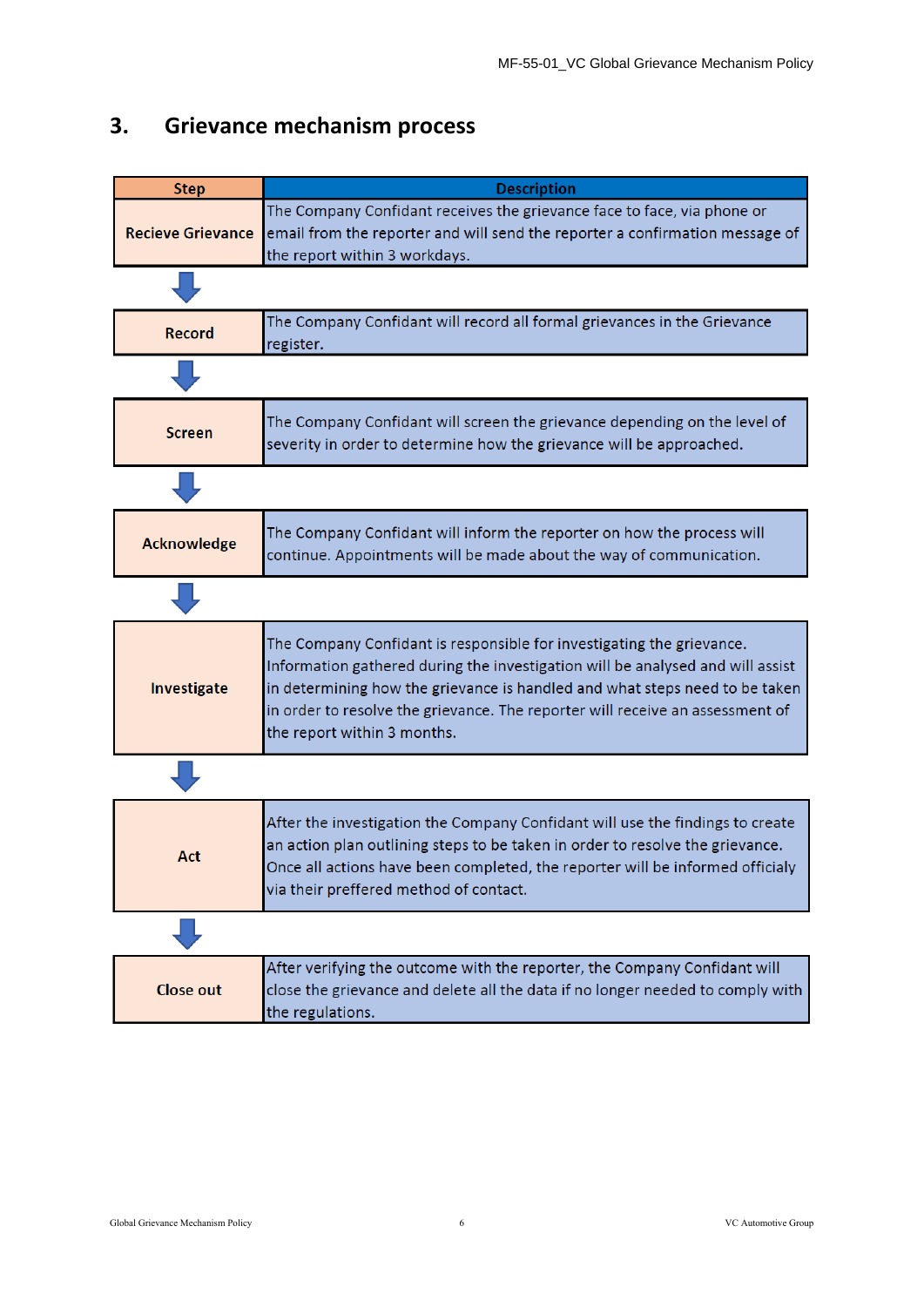## **4. Reporting**

The Company Confidant is responsible to report the grievance. The grievance will be added to the HR Scorecard (head office activity) and the to the VC Sustainability Report (Corporate Sociability Report) The content of the grievance stays secret, only the numbers of grievance will be reported.

## **5. Storing of grievances**

All records, including grievance forms, investigation notes, interviews and minutes of meetings will be deleted if no longer needed to comply with the regulations.